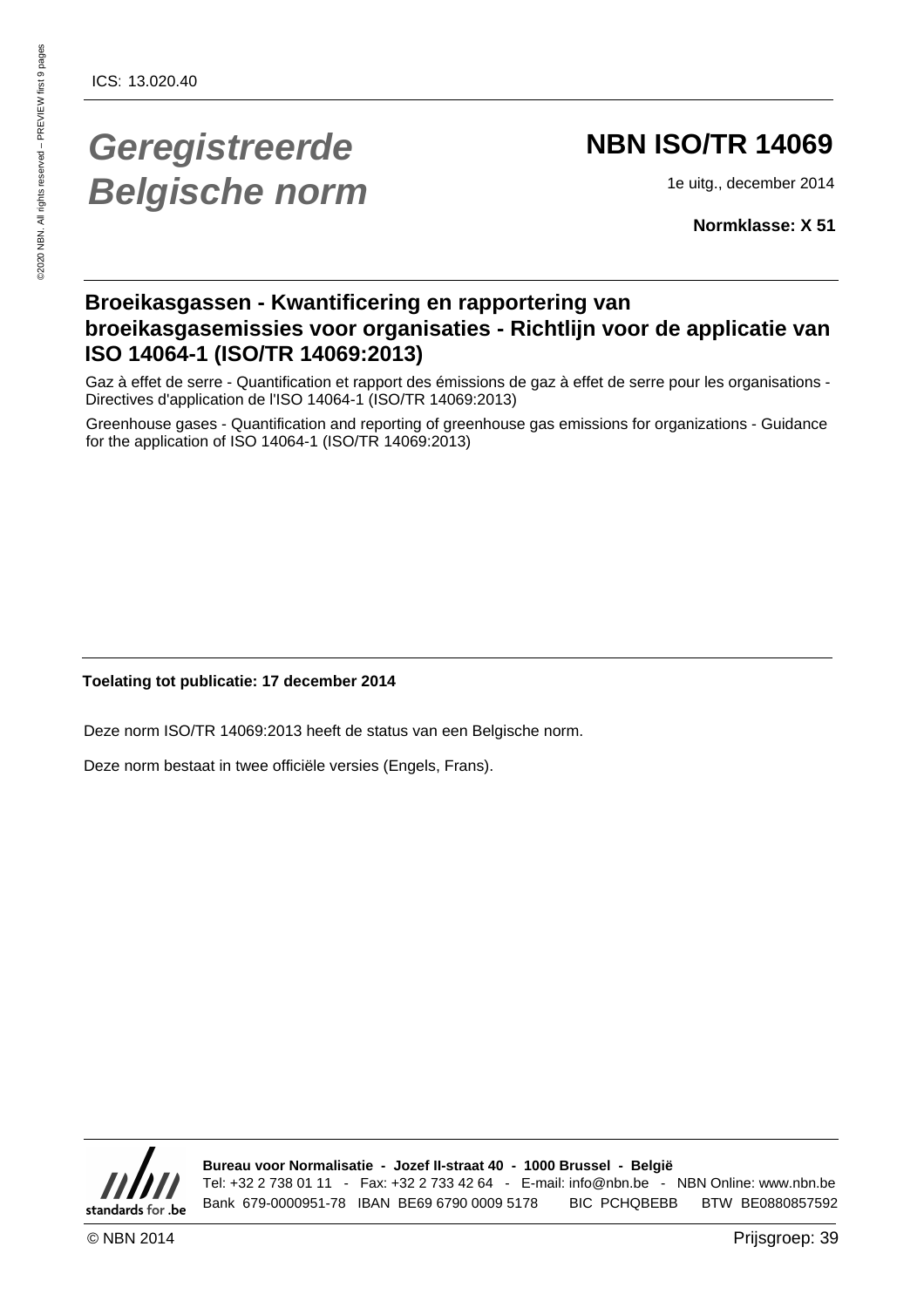# **norme belge enregistrée**

# **NBN ISO/TR 14069**

1e éd., décembre 2014

**Indice de classement: X 51**

### **Gaz à effet de serre - Quantification et rapport des émissions de gaz à effet de serre pour les organisations - Directives d'application de l'ISO 14064-1 (ISO/TR 14069:2013)**

Broeikasgassen - Kwantificering en rapportering van broeikasgasemissies voor organisaties - Richtlijn voor de applicatie van ISO 14064-1 (ISO/TR 14069:2013)

Greenhouse gases - Quantification and reporting of greenhouse gas emissions for organizations - Guidance for the application of ISO 14064-1 (ISO/TR 14069:2013)

### **Autorisation de publication: 17 décembre 2014**

La présente norme ISO/TR 14069:2013 a le statut d'une norme belge.

La présente norme existe en deux versions officielles (anglais, français).



**Bureau de Normalisation - rue Joseph II 40 - 1000 Bruxelles - Belgique** Tél: +32 2 738 01 11 - Fax: +32 2 733 42 64 - E-mail: info@nbn.be - NBN Online: www.nbn.be Banque 679-0000951-78 IBAN BE69 6790 0009 5178 BIC PCHQBEBB TVA BE0880857592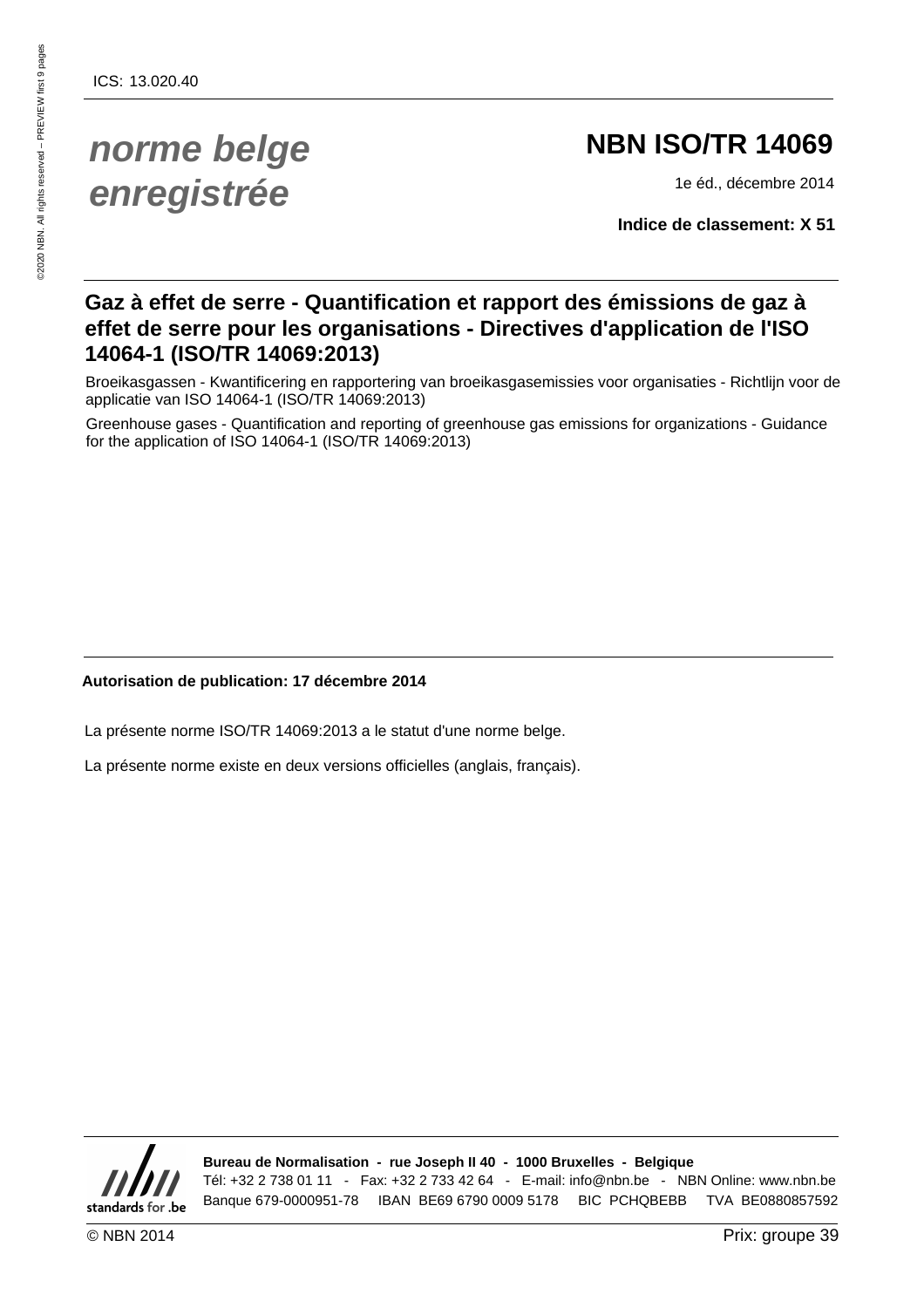# TECHNICAL REPORT



First edition 2013-05-01

# **Greenhouse gases — Quantification and reporting of greenhouse gas emissions for organizations — Guidance for the application of ISO 14064-1**

*Gaz à effet de serre — Quantification et rapport des émissions de gaz à effet de serre pour les organisations — Directives d'application de l'ISO 14064-1*



Reference number ISO/TR 14069:2013(E)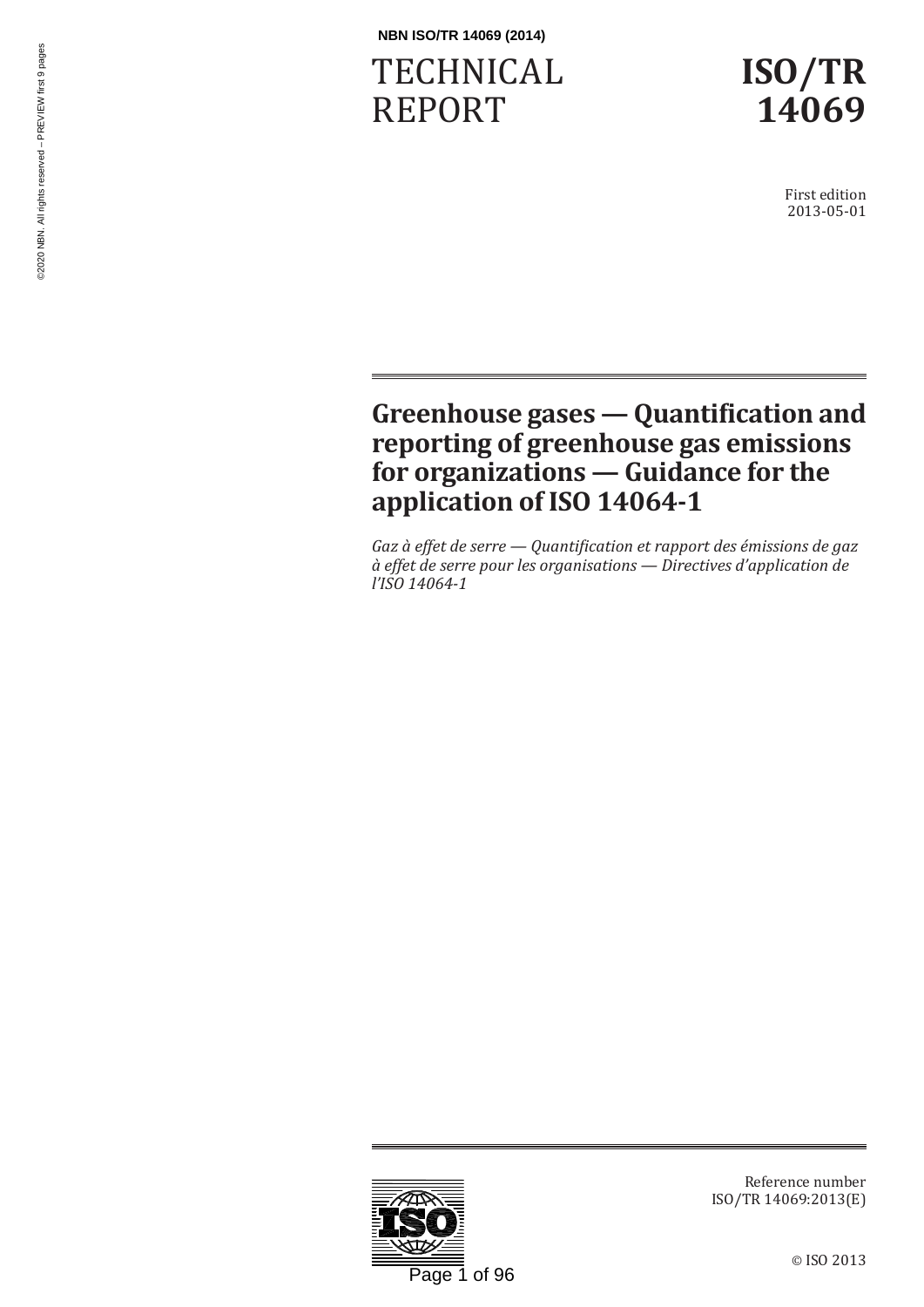## **ISO/TR 14069:2013(E)**



### **COPYRIGHT PROTECTED DOCUMENT**

© ISO 2013

All rights reserved. Unless otherwise specified, no part of this publication may be reproduced or utilized otherwise in any form or by any means, electronic or mechanical, including photocopying, or posting on the internet or an intranet, without prior written permission. Permission can be requested from either ISO at the address below or ISO's member body in the country of the requester.

**NBN ISO/TR 14069 (2014)**

ISO copyright office Case postale 56 • CH-1211 Geneva 20 Tel. + 41 22 749 01 11 Fax + 41 22 749 09 47 E-mail copyright@iso.org Web www.iso.org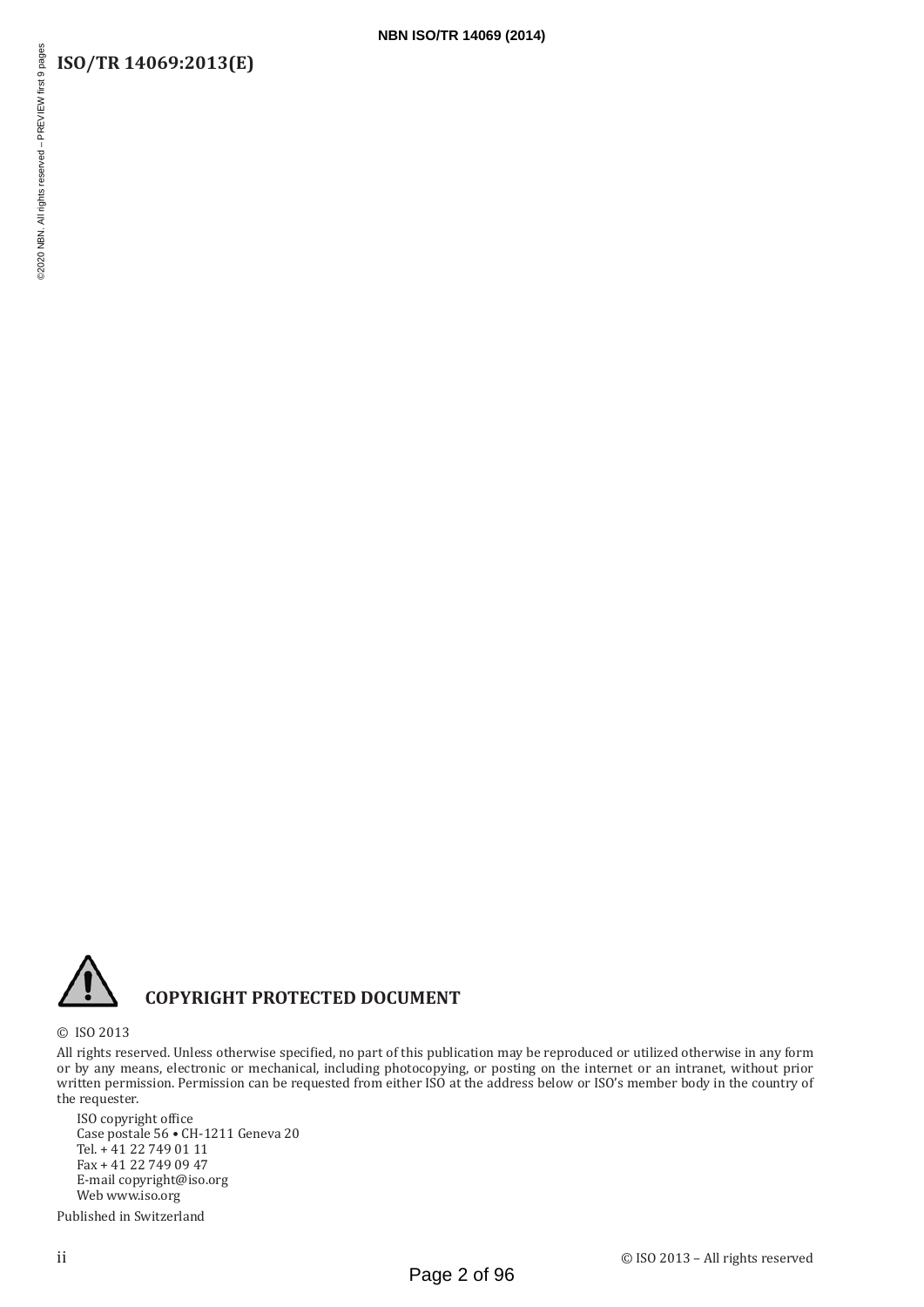| <b>Contents</b> |
|-----------------|
|-----------------|

Page

| 1                       |                                                                                                                                                                           |  |
|-------------------------|---------------------------------------------------------------------------------------------------------------------------------------------------------------------------|--|
| 2                       |                                                                                                                                                                           |  |
| 3                       | 3.1<br>3.2<br>Terms relating to biomass and land use <b>Manufacture 1996</b> 3<br>3.3<br>3.4                                                                              |  |
| $\overline{\mathbf{4}}$ | 4.1<br>4.2<br>4.3<br>4.4<br>4.5<br>4.6                                                                                                                                    |  |
| 5                       | 5.1<br>5.2<br>5.3<br>5.4                                                                                                                                                  |  |
| 6                       | GHG inventory components <b>Executive CHG</b> inventory components 65<br>GHG emission reduction or removal enhancement projects (carbon offset projects) 65<br>6.1<br>6.2 |  |
| 7                       |                                                                                                                                                                           |  |
| 8                       | Reporting of GHG<br>8.1<br>8.2<br>8.3                                                                                                                                     |  |
|                         | Annex A (informative) Correspondence between ISO 14064-1:2006 and this Technical Report75                                                                                 |  |
|                         |                                                                                                                                                                           |  |
|                         |                                                                                                                                                                           |  |
|                         |                                                                                                                                                                           |  |
|                         | Annex E (informative) Specificities of financial or insurance companies for category                                                                                      |  |
|                         |                                                                                                                                                                           |  |
|                         |                                                                                                                                                                           |  |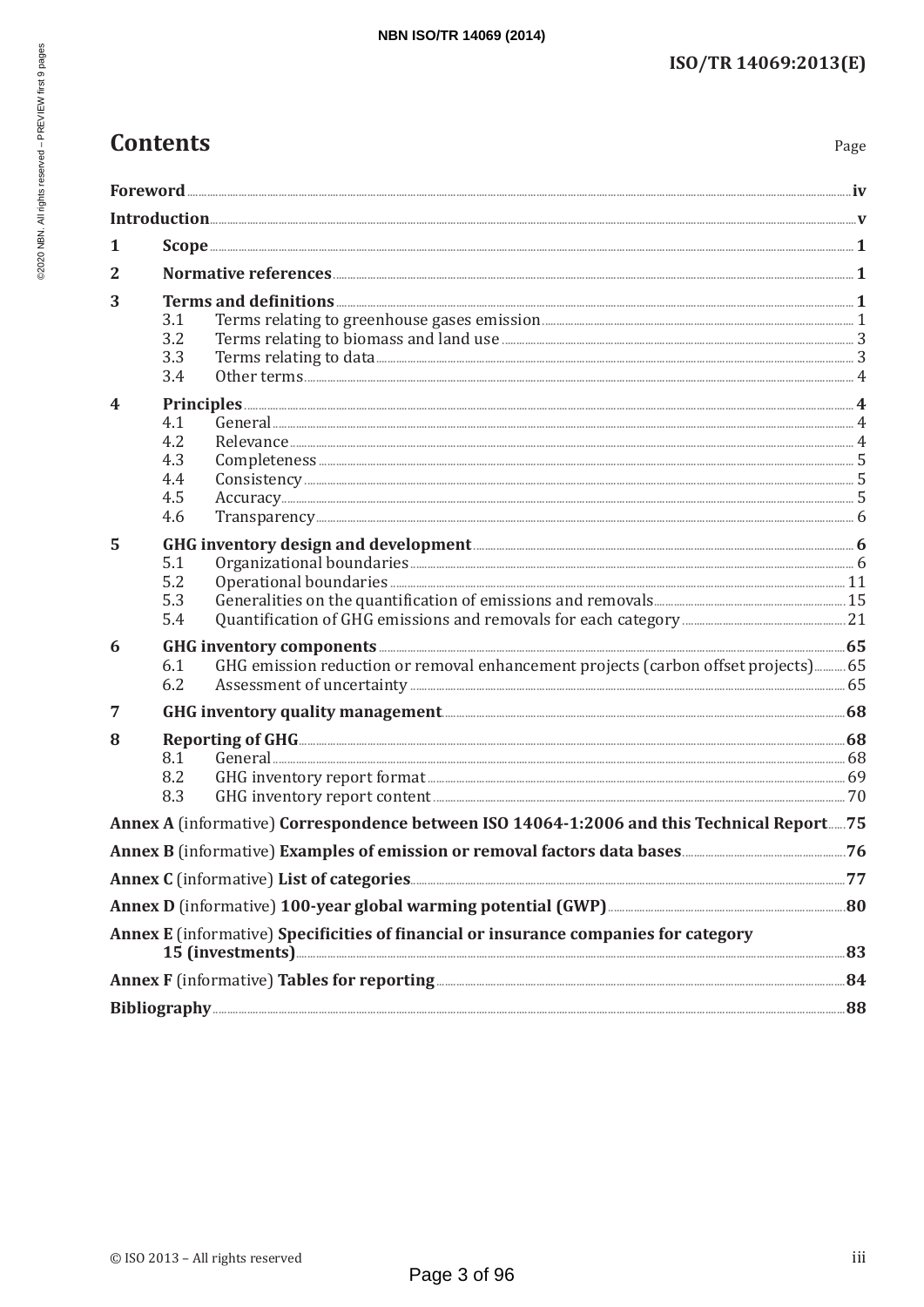# **ISO/TR 14069:2013(E)**

# 52020 NBN. All rights reserved - PREVIEW first 9 pages

# **Foreword**

ISO (the International Organization for Standardization) is a worldwide federation of national standards bodies (ISO member bodies). The work of preparing International Standards is normally carried out through ISO technical committees. Each member body interested in a subject for which a technical committee has been established has the right to be represented on that committee. International organizations, governmental and non-governmental, in liaison with ISO, also take part in the work. ISO collaborates closely with the International Electrotechnical Commission (IEC) on all matters of electrotechnical standardization.

International Standards are drafted in accordance with the rules given in the ISO/IEC Directives, Part 2.

The main task of technical committees is to prepare International Standards. Draft International Standards adopted by the technical committees are circulated to the member bodies for voting. Publication as an International Standard requires approval by at least 75 % of the member bodies casting a vote.

In exceptional circumstances, when a technical committee has collected data of a different kind from that which is normally published as an International Standard ("state of the art", for example), it may decide by a simple majority vote of its participating members to publish a Technical Report. A Technical Report is entirely informative in nature and does not have to be reviewed until the data it provides are considered to be no longer valid or useful.

ISO/TR 14069 was prepared by Technical Committee ISO/TC 207, *Environmental management*, Subcommittee SC 7, *Greenhouse gas management and related activities*.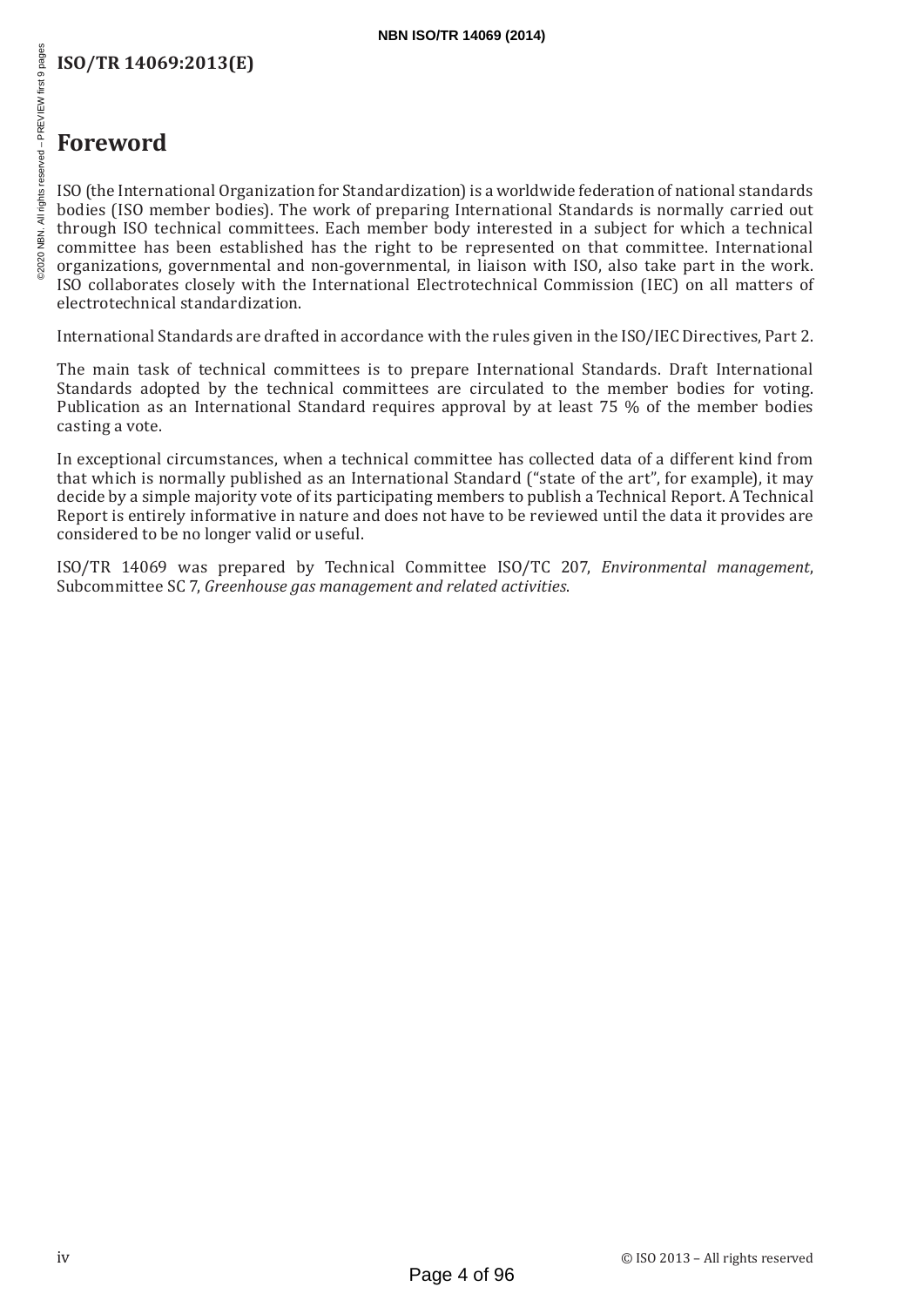# **Introduction**

ISO 14064-1 enables organizations around the world to quantify greenhouse gas (GHG) emissions and removals. This Technical Report uses the principles and process from ISO 14064-1 to develop guidance on quantification and reporting of GHG for organizations.

This Technical Report is consistent with the objective of building on existing International Standards and protocols on corporate GHG inventories, and incorporates many of the key concepts and requirements stated in the GHG Protocol by the World Business Council for Sustainable Development/World Resources Institute in References [4] and [5]. Some of these concepts have been adapted to suit this Technical Report. Users of this Technical Report are encouraged to refer to References [4] and [5] for additional guidance on applying the relevant concepts and requirements.

ISO 14064-1 identifies three types of emissions:

- a) direct emissions;
- b) energy indirect emissions (associated with purchases of electricity and heat);
- c) "other indirect emissions".

Direct emissions correlate to "scope 1", energy indirect emissions to "scope 2" and other indirect emissions to "scope 3" as defined by the GHG Protocol corporate standard (see Reference [4]).

In tackling climate change, there is a convergence of interests between organizations, national and regional regulators and international negotiators on the need to develop methods of quantifying GHG emissions and providing reliable tools to do so.

This Technical Report is intended to assist users in the application of ISO 14064-1, using guidelines and examples and to provide transparency in the quantification of emissions and their reporting.

This Technical Report enables an organization to do the following:

- enhance the transparency and consistency of reported GHG emissions (direct, energy indirect and other indirect), establish a classification of categories for all emissions, especially the indirect emissions, and recommend this classification for all ISO 14064-1 inventories;
- choose or develop the method of calculating emissions;
- differentiate, whenever necessary, the three main types of organization that are addressed in this Technical Report:
	- a facility or production site (spatially delimited) providing goods (industry) and/or services (tertiary), belonging to a private or public organization;
	- a private or public organization with several facilities/sites and/or subsidiaries, and needing consolidation procedures;
	- a local authority that produces both direct and indirect emissions, from both its own operations and services provided within a specific territory: the services provided to a community (roads, cleaning, transport, gardens, etc.) can be delivered directly by the public authority or under mixed forms (outsourced activities, delegations, concession, etc.);
- report GHG emissions and removals, using a simplified format to make the report easier to understand.

This Technical Report is intended to give guidance on the quantification of a GHG emissions inventory within the selected boundaries of an organization. It differs from the process of product carbon footprinting (see ISO 14067), whose primary focus are the emissions from the life cycle of a product.

The objective of this Technical Report is to offer organizations guidance on the quantification and reporting of their GHG inventory, using a process that incorporates the principles of relevance,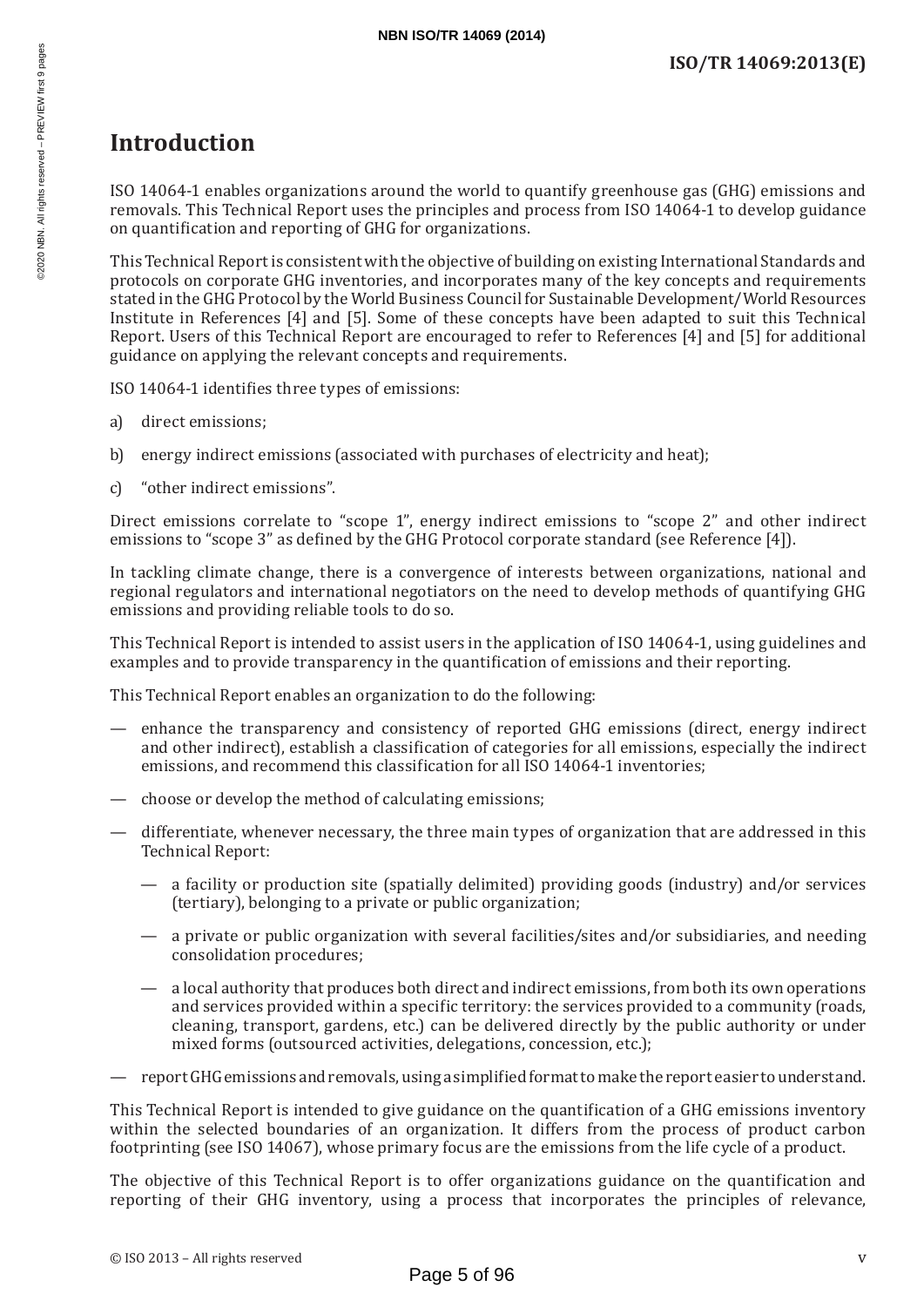# **ISO/TR 14069:2013(E)**

completeness, consistency, accuracy and transparency. This kind of GHG inventory is expressed as net global warming potential in carbon dioxide equivalent (CO2e).